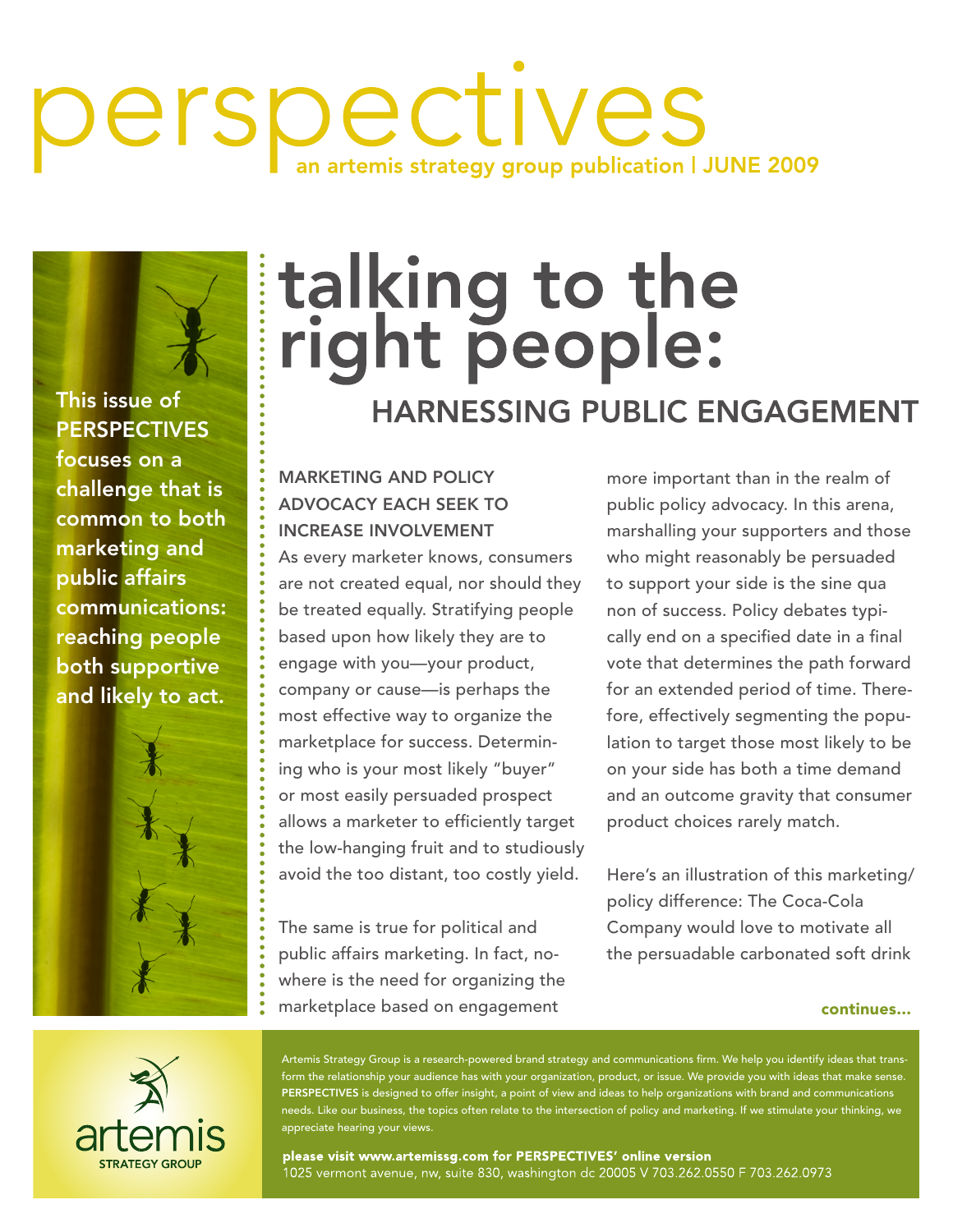### Derspectives temis strategy group publication | JUNE 2009

#### **TALKING TO THE RIGHT PEOPLE: HARNESSING PUBLIC ENGAGEMENT**

buyers to purchase a six-pack of Coke instead of a six-pack of Pepsi on their next shopping trip. But if they fail this week, the "loss" of some incremental fraction of all consumers is easily weathered. There will be other shopping trips in the near future when they can try again to persuade the same shoppers. Public policy debates, on the other hand, have fewer and more far-reaching decision points, raising the stakes for effective targeting.

Political affiliation and issue support have long been the default voter traits used in the political and public affairs arena as the basis of communications targeting strategy for those seeking to affect the outcome of elections and legislative battles. They explain a lot, especially when combined with demographic profiling. But they don't fully take into account the propensity toward community engagement that turns out to be a force of potentially much greater significance for those who seek to win. Using some of the policy programs we've helped build as our guide, we discuss here some of the characteristics of this "engaged" population and how they can and do influence policy outcomes.

#### Engagement: The Stealth **INGREDIENT**

Beyond demographics, past voting choices and current beliefs and positions, there is a set of behavior patterns that define the level and nature of a person's involvement with the political process and public policy debates: engagement.

A number of people talk about the "engaged" population as a shorthand descriptor of this phenomenon. As is often the case, the shorthand hides the real complexity of engagement. People differ dramatically in their absolute levels of public engagement. They differ in their types of engagement. And the same person's level of engagement can and usually does differ dramatically according to the specific issue, just as it can also vary within a single issue over time depending on the forces at work in their own lives and in the public policy context.

Artemis Strategy Group has been working for over a year with an exciting startup business—Resonate Networks—that, among other things, has developed some remarkable tools for reaching Americans who have different levels of engagement with the political and policy process.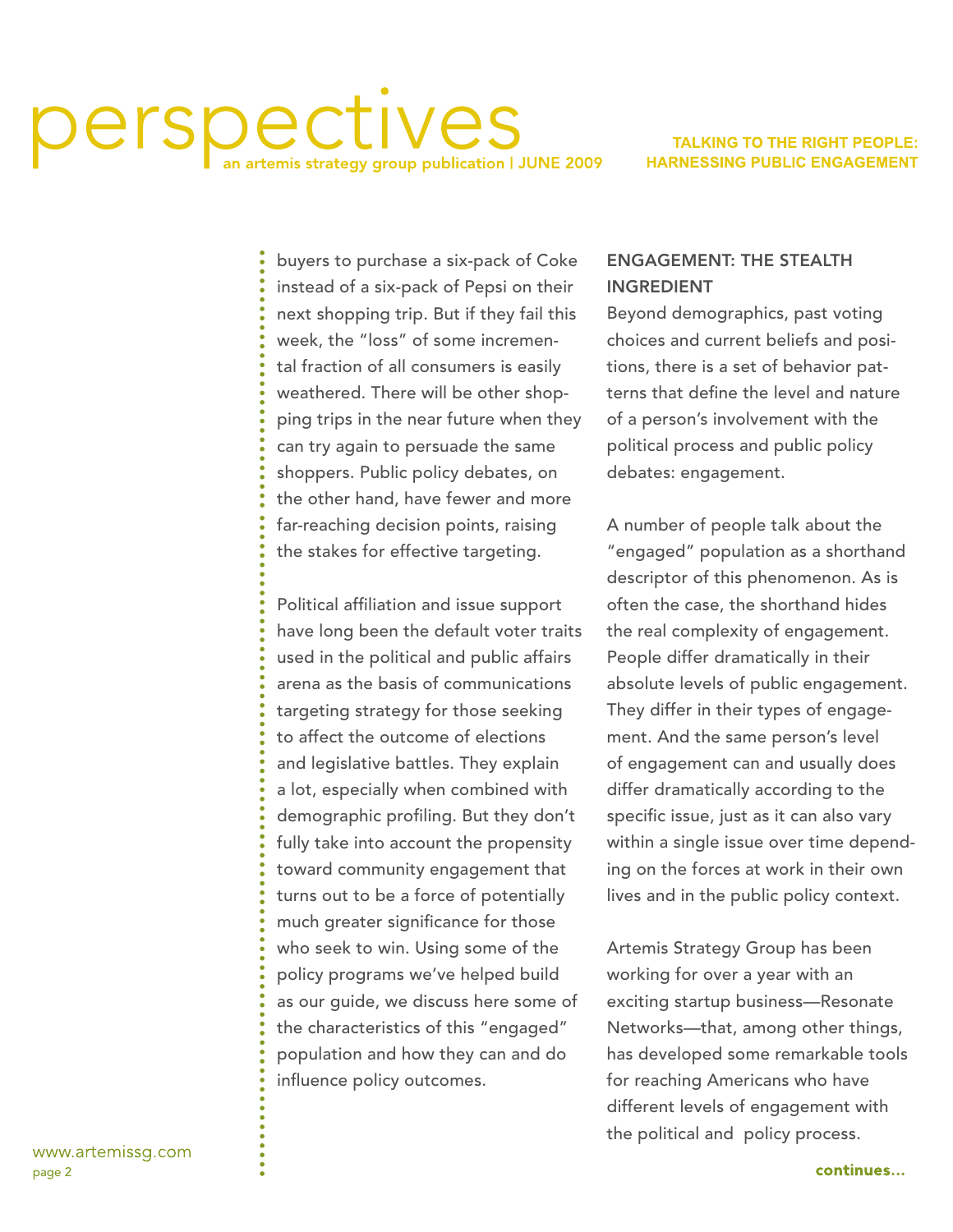### perspectives temis strategy group publication | JUNE 2009

#### **TALKING TO THE RIGHT PEOPLE: HARNESSING PUBLIC ENGAGEMENT**

- CONTRIBUTED your thoughts about an issue online through comment boxes, blogs or chat rooms
- Communicated with a state, local or national politician about an issue
- Specifically bought a product or service from a company whose involvement with an issue you approve of
- BOUGHT a product because of the company's involvement with a public issue, even if the product is more expensive than others
- Bought or sold stock in a company because of its position or involvement in a particular issue
- JOINED a group to advocate for an issue
- Contributed money to a group to advocate for an issue
- CONTRIBUTED TO a political candidate or party

www.artemissg.com page 3

While many policy initiatives focus on engaged populations, the Resonate emphasis provides an opportunity to take a more comprehensive look at the complex ecosystems of attitudes and behaviors that constitute engagement. Several of the observations below draw from this work.

There is no singular manner by which to measure engagement. But there is a relative convergence around the types of behaviors that constitute it. Here is a list of actions that we use regularly to help us track this phenomenon.

Measures of these activities help us sort out differing patterns of engagement on public policy issues. Drawing from the results of several policy studies, including our work with Resonate Networks and others, we can make some broad observations about this set of activities:

- Among voters, about three-quarters report that they have engaged in at least one of these behaviors.
- About half indicate that they have followed an issue with some intensity. For many, this relatively passive activity may be their only engagement with issues.
- It is encouraging in a representative democracy that approximately one-third of voters indicate that they have communicated directly with a political representative to express their views on an issue.
- Up to one-quarter have contributed their thoughts in public forums such as online chat rooms, newspaper editorial pages or public meetings.
- Voters join and contribute in lower proportions, in each case about one of six.
- Finally, between five and ten percent indicate that their policy views have influenced some product choices or investment decisions.

The range of answers makes it easy to envision the diversity of engagement patterns. Simply looking at the different types of activities in which people engage, we can see that our population divides roughly into four quadrants: one-quarter engages in none of these behaviors, a second quarter in just one, a third quarter in just two, and the final quarter in three or more of these behaviors. The truly engaged portion of the population, those who engage

continues...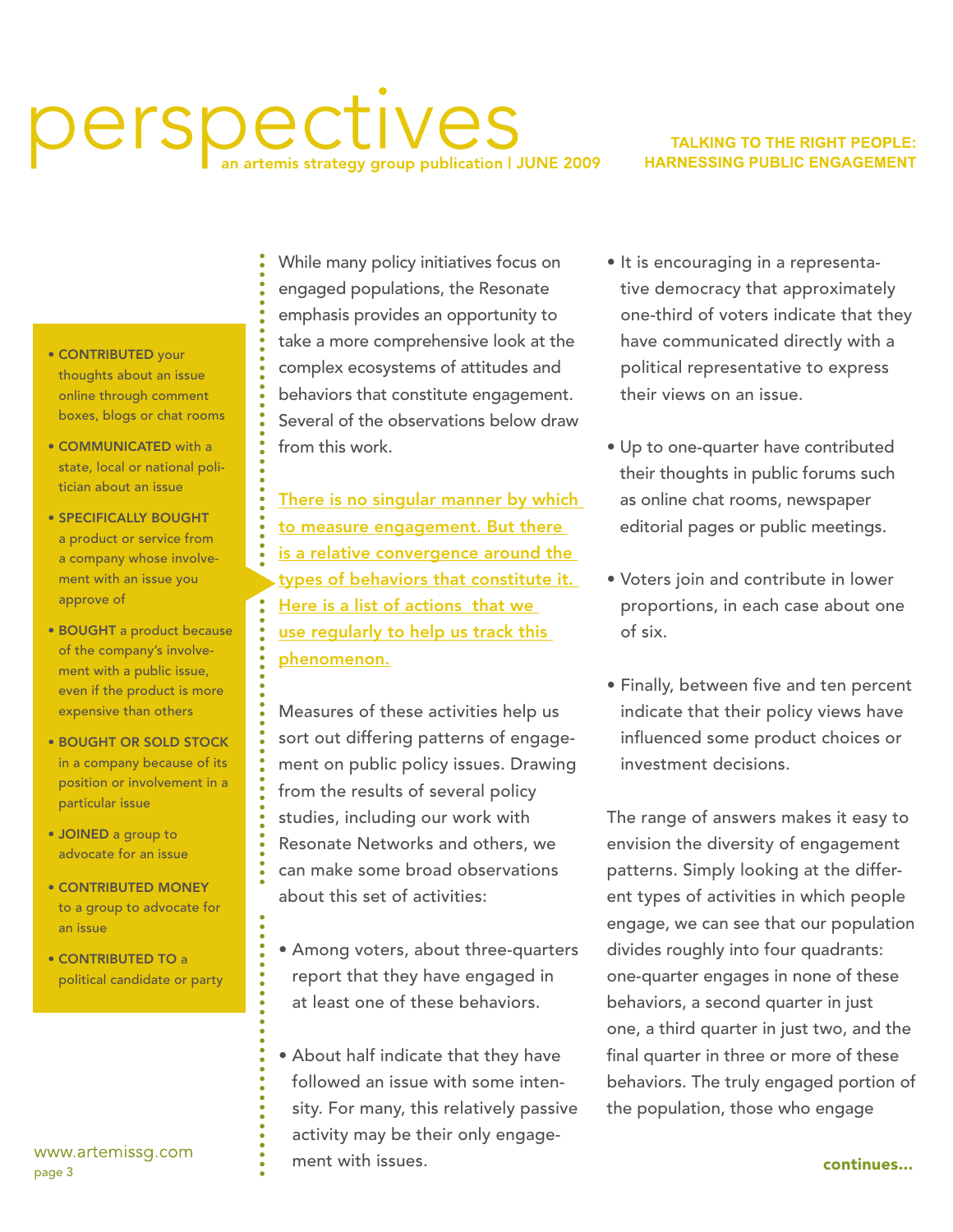### perspectives temis strategy group publication | JUNE 2009

#### **TALKING TO THE RIGHT PEOPLE: HARNESSING PUBLIC ENGAGEMENT**

 in a range of listening, opining, joining, contributing and buying behaviors, is indeed small.

There is an interesting and not entirely predictable interaction between engagement and specific issue stances. It is intuitive that people engage differently depending on the issue for example, those most engaged in education do not necessarily engage in the same way or at the same level with sustainability or financial services reform. But it is noteworthy that the engaged are more likely to take a stance on most issues, regardless of their level of engagement with those issues. The more-engaged have and express stronger opinions about a broad range of political and social issues than the less-engaged, even when they are not particularly active on the issues. Engagement also is not restricted to one side or another of the political spectrum. Ratios of engagement among pros/cons can vary tremendously for any given issue—those who are heavily engaged in opposition to limits on CEO compensation, for example, are a small club, while issues involving broader regulation and taxation show robustly engaged segments at each end of the spectrum.

One way to better understand these action categories is to examine demographic differences. To sample just some of these traits, we observe that men report greater engagement of virtually all kinds. Education level shows a substantial impact, much higher among those with college degrees. Age shows a somewhat different pattern. On most measures of engagement, middle-aged adults (ages 35-54) indicate significantly higher levels of engagement in most respects than either their younger or older cohorts; this is strikingly so when it comes to online communications. The oldest cohort is most likely to have offered opinion in a traditional format or to have contributed to a political candidate or party.

The overarching goal of any communications campaign is to create and sustain the best and highest relationship possible with each target audience member. Understanding how people express their support (voting versus contributing, contributing versus joining a group) enables the marketer to shape messages that include an appropriate call to action. For some, the best and highest will be getting them to support your cause at the

The moreengaged have and express stronger opinions about a broad range of political and social issues than the less-engaged, even when they are not particularly active on the issues.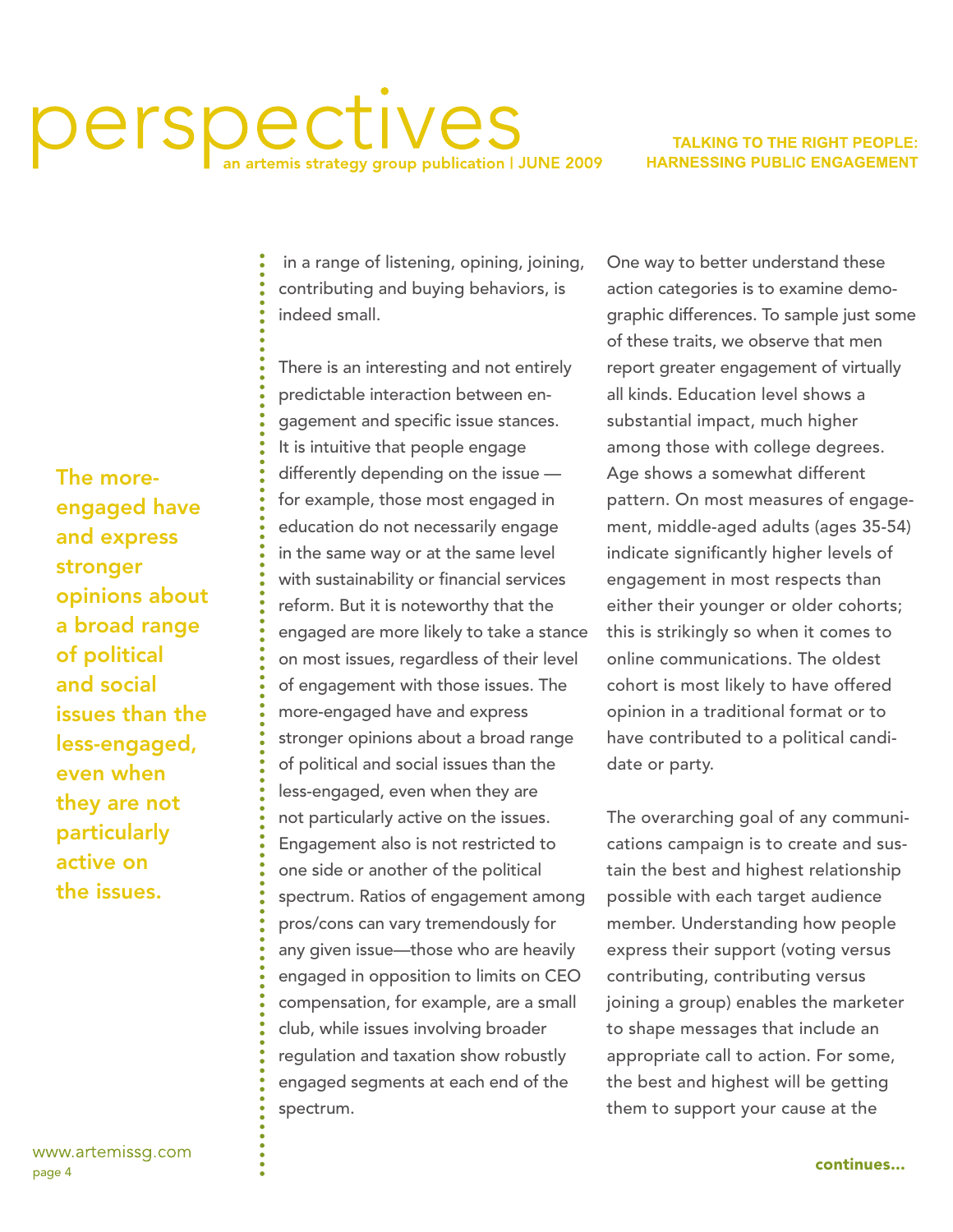#### erspec ves artemis strategy group publication | JUNE 2009

#### **TALKING TO THE RIGHT PEOPLE: HARNESSING PUBLIC ENGAGEMENT**

ballot box. For others, it will be getting them to write a letter to the editor supporting your views.

And for some, contributing money to your campaign or cause will be the highest and best relationship. Knowing in advance who within your target audience has a propensity to act in certain ways will greatly enhance the effectiveness and efficiency of your relationship-building efforts.

#### A Continuum of Behavior

Most public issue engagement is sequential rather than random. As with consumers in a buying situation, there is a clear pathway of behavior from the lowest level of affiliation to high degrees of loyalty. Let's draw this parallel.

For marketers, the heart and soul of communications strategy is to move groups of people along a continuum from awareness to willingness to repurchase by giving them the essential information and motivation to move from one level to the next.

#### The Consumer Engagement/ PURCHASE CONTINUUM

The idea here is that certain knowledge and behavior are predicated on other knowledge and behavior. It would be hard, for example, to expect someone to have favorable perceptions of a product unless he/she first has some familiarity with the product. And we cannot expect someone to try a product for the first time until he/ she has enough favorability toward the product to be willing to consider purchasing it.

The same ideas apply to public issue marketing. With Resonate Networks we

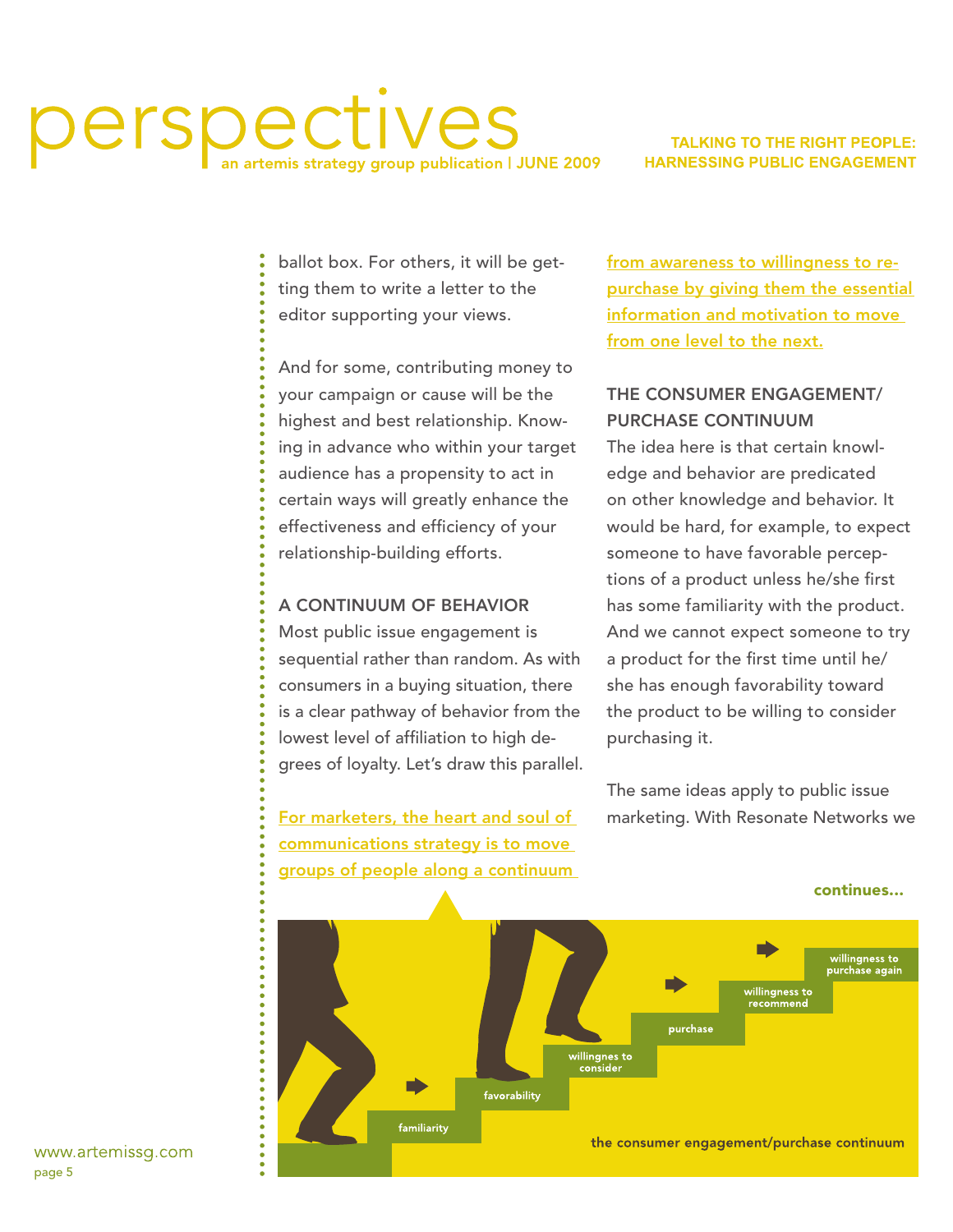### perspectives temis strategy group publication | JUNE 2009

#### **TALKING TO THE RIGHT PEOPLE: HARNESSING PUBLIC ENGAGEMENT**



Affinity, as with consumer products, is built over time along a sequential continuum. Here is what the engagement continuum looks like for public policy issues.

have learned that for most people, willingness to write letters and speak out in support of an issue precedes their willingness to join an issue-oriented group or to contribute to that group.

As you would expect, there are fewer individuals willing to display the most active levels of engagement than those who are willing to display the easiest forms of engagement.

Managing the movement of groups along this continuum is what we mean by building the best and highest relationship with voter groups. Each stop along the continuum indicates a relationship status marker as well as what types of messages and calls to

action are most appropriate for those people. Baked into this philosophy of issue management is the notion that different segments need to hear different messages at different times. This is difficult as advertising and other communication channels are blunt instruments that thwart most efforts at targeted mass communications. It is hard to advertise three or four discrete messages intended for different types of people without all the others hearing and seeing those same messages, resulting in a hash of confusion. What is needed to bring this communications architecture to life is a way to segment advertising channels. Let's consider the approach discussed on the yellow sidebar, next page. continues...